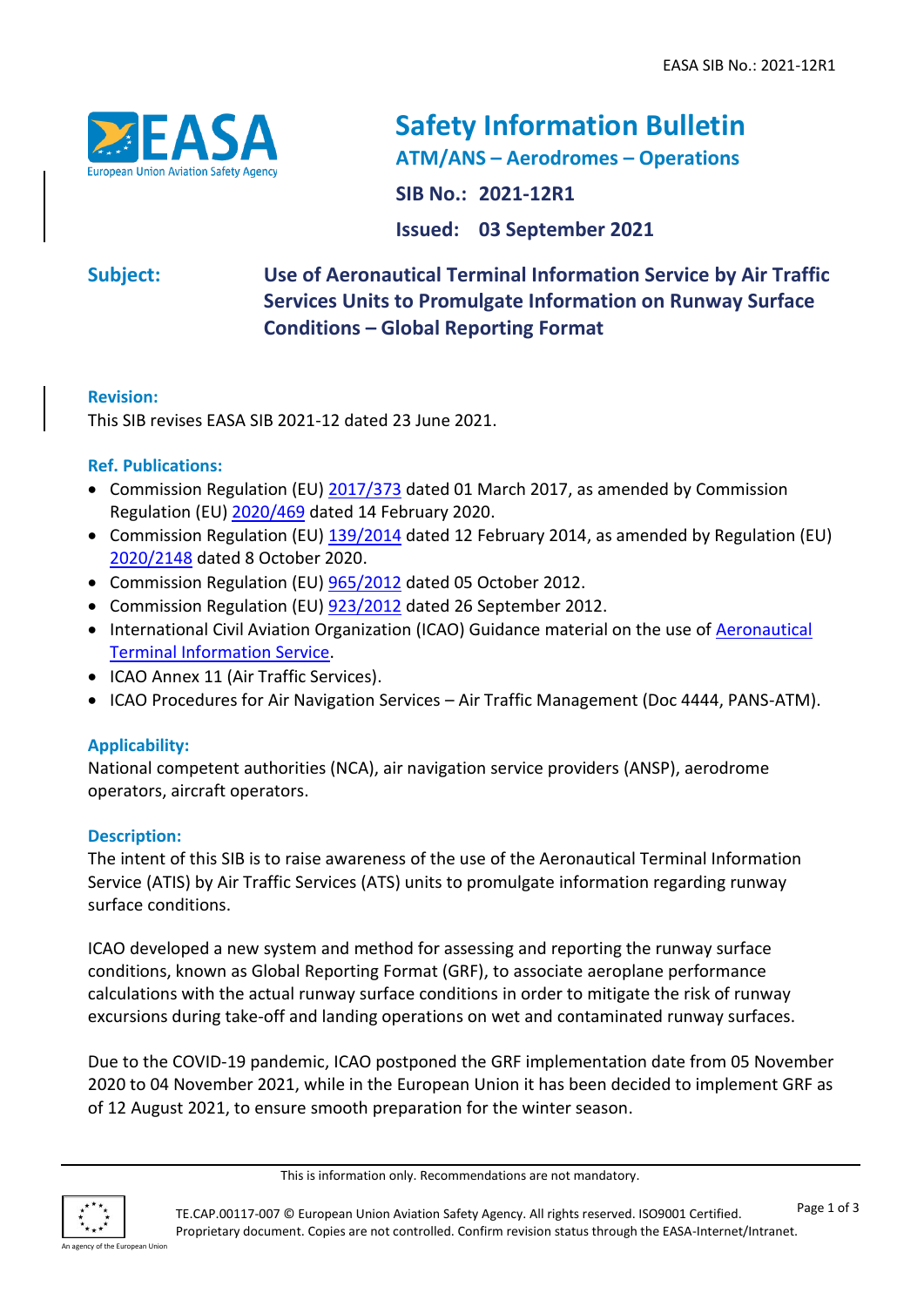#### **Discussion:**

The GRF concept involves the assessment of the runway condition by the aerodrome operator using a standardised methodology, and the provision of relevant information to the ATS unit, as well as to the relevant Aeronautical Information Services unit, in order to promulgate it to the flight crews, to enable more accurate performance calculations and therefore safe operations. The transmission of the relevant information from the ATS unit to the flight crew about the runway surface conditions is normally done through voice communication using specific phraseology, which is contained in [AMC1 SERA.14001](https://www.easa.europa.eu/sites/default/files/dfu/amc_gm_to_the_rules_of_the_air_-_issue_1_amendment_2.pdf) related to Regulation (EU) 923/2012 - Standardised European Rules of the Air (SERA).

ICAO Annex 11 to which Regulation (EU) 2017/373 directly refers, until its Part-ATS becomes applicable as of 27 January 2022, prescribes the provision of voice-ATIS *"at aerodromes where there is a requirement to reduce the communication load on the ATS Very High Frequency airground communication channels"*, and defines additional requirements associated to the provision of voice-ATIS, while it recommends to be kept as brief as possible in terms of duration.

Thus, according to ICAO Annex 11, where voice-ATIS is provided, it is the responsibility of the ATS unit to prepare the voice-ATIS message about the runway surface conditions, and therefore to ensure that:

- the ATIS message is suitable in terms of content and structure, and is as short as possible to facilitate its communication to the flight crew;
- the phraseology used is appropriate; and
- the ATIS message is maintained up-to-date.

As the current EU regulatory framework does not provide specific guidance regarding the use of ATIS for supporting the implementation of the GRF, ATS providers may use the relevant ICAO guidance taking into account the applicable EU regulatory framework.

Additionally, attention is drawn to the fact that, as part of the GRF concept, both Regulation (EU) 139/2014 and Regulation (EU) 2017/373 do not foresee the provision of information concerning "friction measurements" by the ATS unit to the flight crew in any way, including via the ATIS.

ICAO Annex 11 and point SERA.9010 of Regulation (EU) 923/2012 'SERA', foresee that the ATIS message shall include *"significant runway surface conditions and, if appropriate, braking action".* Despite this, the ATIS message should not include information about the "braking action" currently foreseen in ICAO Annex 11 and point SERA.9010 (ATIS), because it would contradict the GRF concept. However, in the case where aircraft operators report to the ATS unit as per point SERA.12005 (a) (9), that *"the runway braking action encountered is not as good as reported",* such information is meant to be passed, without delay, by the ATS unit to the aerodrome operator, as well as to the next arriving/departing aircraft, until the aerodrome operator issues a new RCR. It is expected that the pilots will report using the terms described in **AMC1 CAT.OP.MPA.311** related to Regulation (EU) 965/2012.

EASA intends to raise to ICAO the inconsistency between the ATIS-related ICAO Annex 11 provisions and other ICAO Annexes/PANS documents in relation to GRF described above, and to propose the amendment of the relevant EU provisions accordingly. Moreover, based on the GRF concept, the expression "significant runway surface conditions" should be understood as

This is information only. Recommendations are not mandatory.